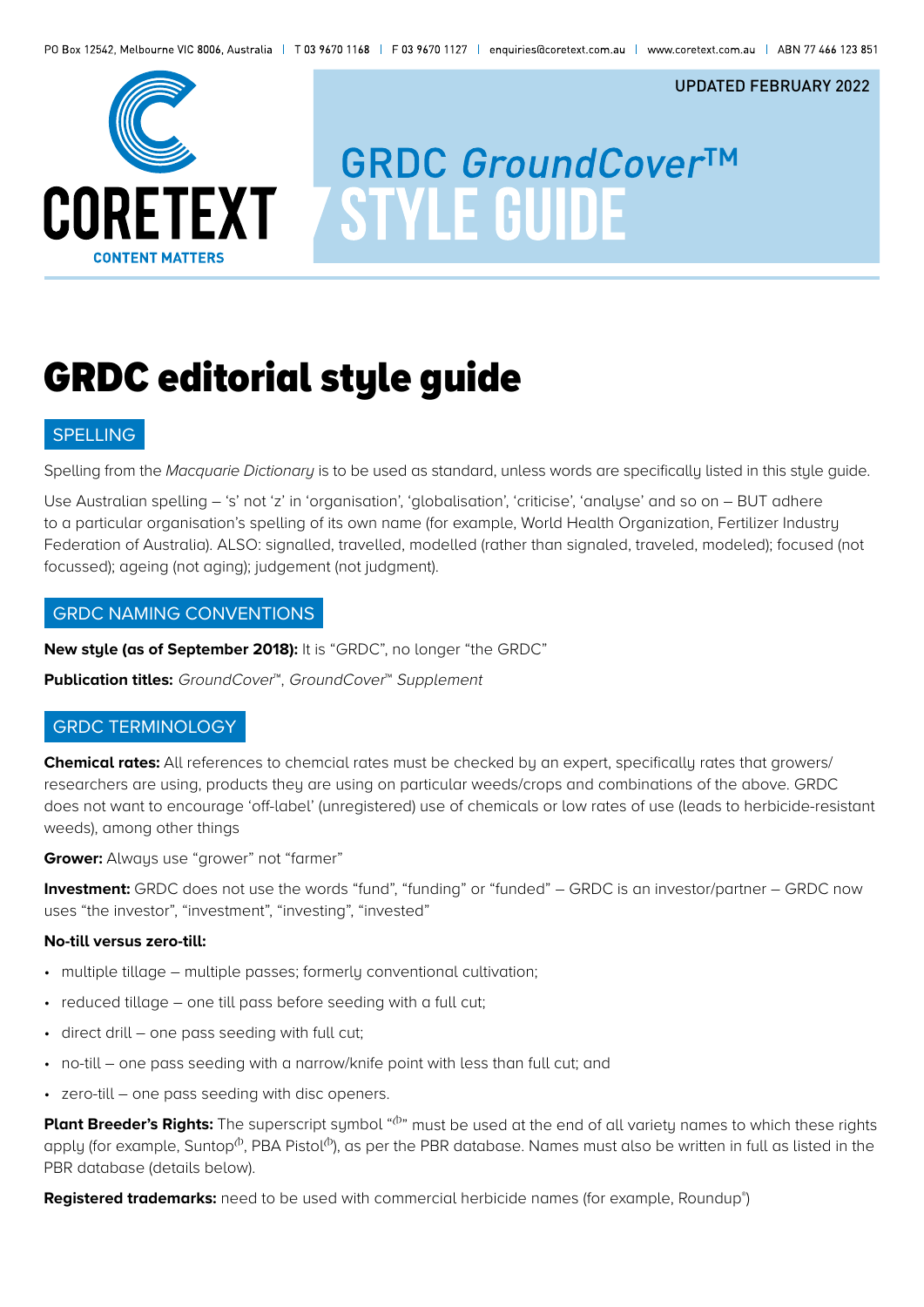

### **General:**

- All copy is generally in the present tense, except if reporting a particular moment in time, for example someone's speech at the launch of a book or at a conference. People's comments can generally be regarded as having some currency and longevity, therefore use of the present tense is fine.
- For consistency, prefer '"[quote]," Dr Smith says' to '"[quote]," says Dr Smith' (which is close to saying 'says he'/'says she'), unless you are going on to describe Dr Smith, for example '"[quote]," says Dr Smith, who is leading the project to identify ...' or '"[quote]," says Dr Smith, director of the Nanotechnology Institute ...'
- Disease names that begin with a genus are to have the first letter capitalised (e.g. Botrytis grey mould). All other disease names are to be lower case – except where at the beginning of a sentence (e.g. barley yellow dwarf virus, stripe rust)

## **GRDC style preferences:**

- Over as in "over 90,000 people attended"; use "more than"
- About/around "about \$40,000" NOT "around \$40,000"
- Currently usually unnecessary
- Last/past last means very last, "over the past year" means the one just ended
- Do not use "per annum" use "per year"
- Do not use "thus" or "hence"
- "as" or "due to" are preferred to "because"
- "undertook" is preferred to "did"
- Do not start sentences with "And" or "Because"
- Round brackets for insertions/edits in direct quotes, not square

## **Abbreviations:**

- NSW, SA, NT and WA are OK, but do not abbreviate Victoria, Tasmania, Queensland
- Do not use contractions such as wasn't, isn't, doesn't, can't, it's, EXCEPT in direct quotes and the farm management series (follows six growers over the year)
- Do not use eg (or e.g.) or ie, spell out "for example" and "that is"
- GM OK without spelling out at first mention fine in headlines
- R&D OK; RD&E needs to be spelt out at first mention (research, development and extension)
- Do not use ampersands (&), spell out "and" in all content (unless it is part of an organisation/product name)

## **Authors:**

• When there are multiple authors, only include their names and titles in the byline (i.e. no organisations). Author names separated by a comma, no 'and'.

## **Break-out stories:**

• Break-out stories should be able to 'stand alone' as stories, therefore all 'spell-out-at-first-mention' rules apply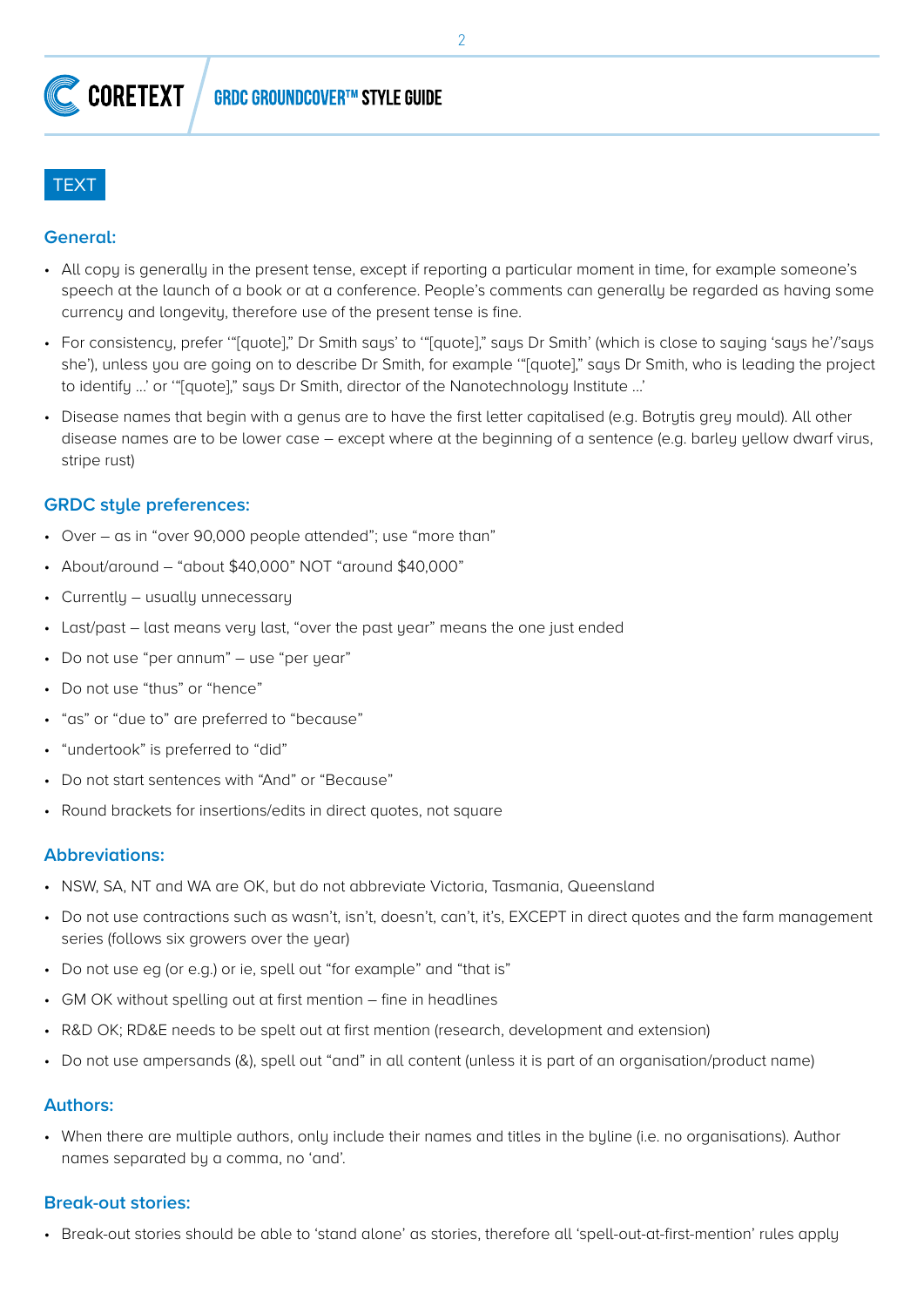3

#### **CORETEXT** GRDC GROUNDCOVER™ STYLE GUIDE

### **Bullet style is as follows:**

- **item a;** (lower case first letter, semi colon at the end of the phrase)
- **item b; and** (second-to-last item semi colon followed by word "and")
- **item c.** (full stop at end)
- unless the bulleted list follows a heading (perhaps a numbered heading, with no colon at the end), in which case each bulleted point ends in a full stop since the list cannot be considered one sentence.

**Style exception:** the style of 'Key points' in *GroundCover*<sup>™</sup> is to have no punctuation at the end of each dot point

## **Captions:**

- Full stop where they are sentences, no full stop for just names
- For the content of the caption, follow the format (where possible): who/what, where, statement. (Depending on the purpose fo the image – there is flexibility here.)
- Credits are to be in sentence case followed by colon e.g Photo: Jane Doe, or Source: John Smith

## **Dashes:**

 $\cdot$  Use spaced en-dashes ( $-$ ) in text

## **Dates:**

- Unspaced en dash between span of years and months (2004–08, March–May)
- Unspaced hyphen between adjacent years, (2005-06, 1999-2000)
- Write dates as day month year (with no commas)– 1 November 2004

## **Ellipsis**

• Spaced ellipsis ( … ) – space on either side, "after a pause … the fish jumped"

#### **Genes:**

- Genes are to be written in italics (for example, Sr25, Lr19)
- Italicise the names of specific and scientific genes, but where common usage or colloquial names italics not needed
- Italics for name but not multiple genes indicator, e.g. Ustilago spp.

## **Headings and precedes:**

- Headings in sentence case
- No full stop at the end of precedes
- No PBR symbol in main headline OK in precede
- No abbreviations, for example WANTFA, DPI etc EXCEPT if space is an issue
- Break-out stories these should be able to 'stand alone' as stories, therefore all 'spell-out-at-first-mention' rules apply

## **Hyphenation:**

• No 'hanging' hyphens – for example, "short and long-term" NOT "short- and long-term"; similarly "two to three-year"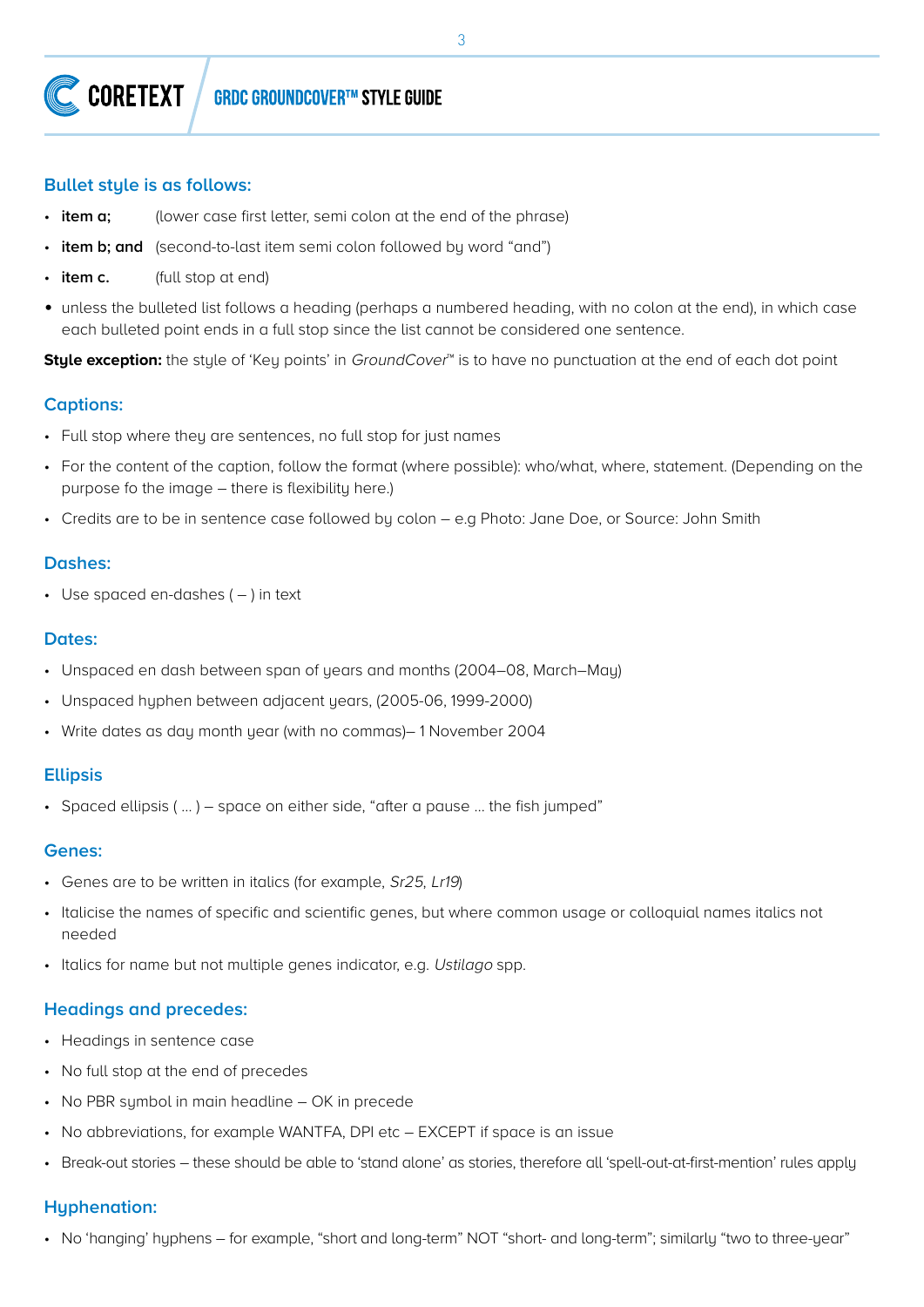

## **GRDC GROUNDCOVER™ STYLE GUIDE**

### **Measurement:**

- Spell out at first use in an article (millimetres, centimetres, kilometres, hectares etc.) then subsequent use is abbreviated (mm, cm, km, ha – no space between figure and unit of measurement); always singular ("3km" NOT "3kms")
- °C (not 'degrees centigrade') 21°C to 25°C (not 21 to 25°C) minus 25°C except in tables (use en-dash with a space: – 25°C)
- MWh = megawatt hour(s)
- Convert all measures to metric measurements except for farming equipment, which if it's already in imperial, leave as is but provide metric measurement as well)
- Metric conversion (ha): 1 hectare (ha) = 10,000 square metres 1 hectare (ha) =  $2.471$  (2.5) acres 1 acre = .4047 (.4) hectares
- Metric conversion (to tonnes): 1 US ton = 2000lb ≈ 907.18474kg (or 0.9 tonne) 1 [metric] tonne =  $1000kg \approx 2204lb$ to convert US tons to tonnes multiply by 0.9

#### **Money**

- \$400 if no letters = Australian dollars
- US\$800, C\$800 [Canadian] include conversion to Australian dollars in brackets (A\$----) after any mention of other currency figure
- converting currencies for example, US\$ to A\$ use http://www.xe.com/ucc/
- cents always written out 19 cents, not 19c or 19¢
- 19 euros (€) and thereafter €19

#### **Names and titles:**

• Individuals' names to be written in full (including title such as Dr or Professor, but not Mr or Ms) at the first mention and then the title and surname thereafter. For example: "Dr Joan Smith and Joe Bloggs worked together on the project. Dr Smith and Mr Bloggs found that ..."

**Style exception:** If the article is a 'profile' of one grower, use full name at first mention and first name only thereafter. For example: "Joan Smith is a grower from Wagga Wagga, NSW. Joan farms with ..."

- Do not abbreviate Professor or Associate Professor, always write out in full
- Titles not capitalised "executive officer", "manager wheat and barley breeding"
- "Southern Panel chair"; "from GRDC Northern Panel" BUT 'northern region grower', 'in the southern [grains/growing] region'

#### **Numbers:**

- One to nine spelled out, 10 onwards written as figures
- For a measurement with number below 10 (and after first mention) use numerical + abb (e.g. three kilometres, then 3km)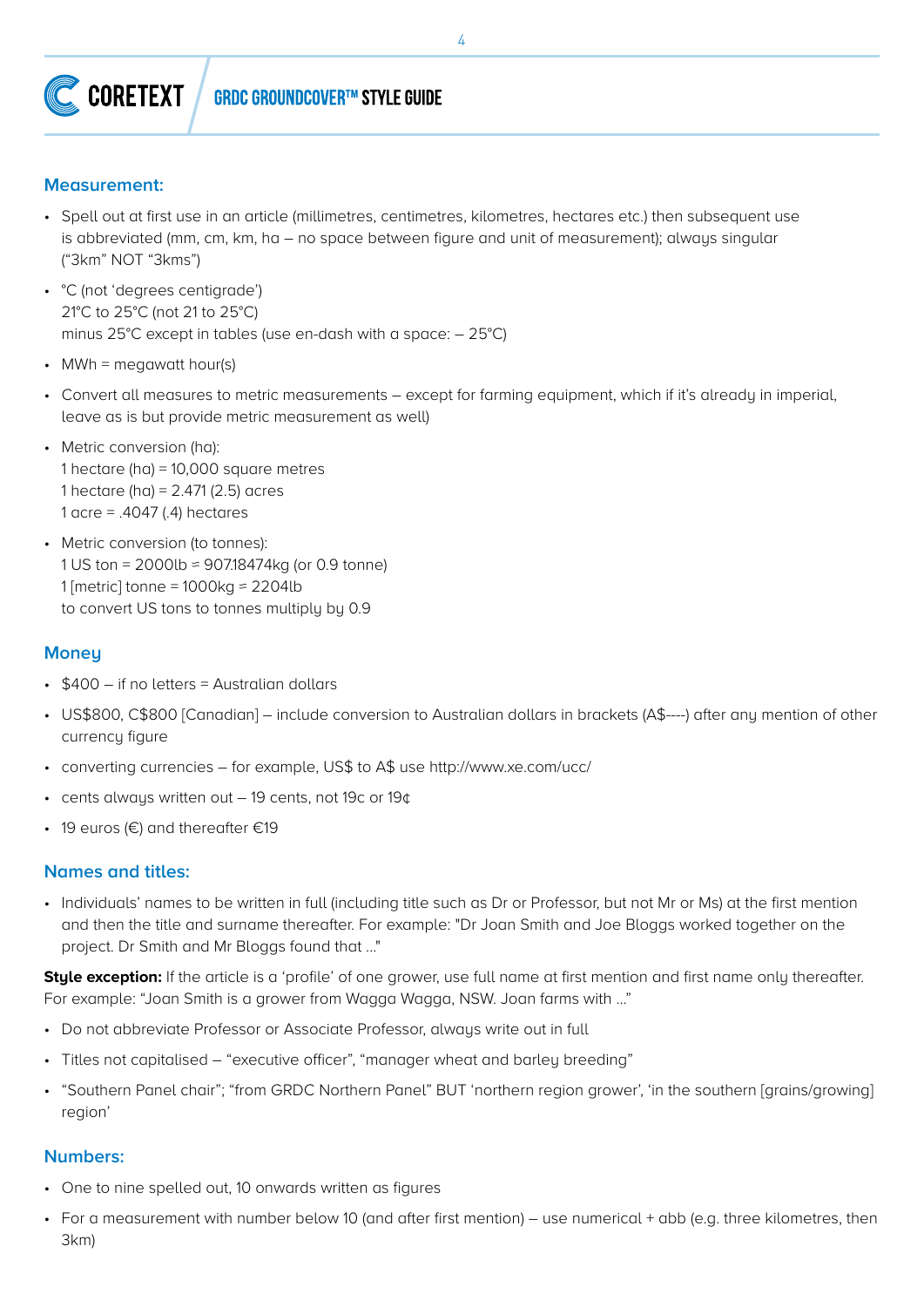#### CORETEXT **GRDC GROUNDCOVER™ STYLE GUIDE**

- The word 'to' between figures/numbers (150 to 180mm; not 150-180mm or 150–180mm)
- 1000s no comma for four-digit numbers, use commas for five-digit numbers (ie 10,000)
- Fractions sometimes OK eg, "an eight-year-old tree, an 8.5-year-old tree and a nine-year-old tree were selected…"
- "per cent" (two words) to be used, not % (except in breakout quotes, fact boxes and graphics where % can be used)
- Phone numbers to be written as: 02 6166 4500, 0488 111 222

## **Plant Breeder's Rights (** $\Diamond$ **)**

- All variety names must be checked in the Plant Breeder's Rights database (http://pericles.ipaustralia.gov.au/pbr\_ db/) and names are to be written as they are listed in the database. For example: it is "PBA HatTrick<sup>®</sup>" not "HatTrick"
- Add superscript symbol  $(0)$  to varieties that are 'Accepted' as well as 'Granted' but NOT 'Terminated' or 'Cancelled' (no space between name and superscript symbol)

## **More information:**

- NOT "For more information" just 'More information:'
- No 'Ph' or 'Tel' or 'Mobile' or 'Email' just list information in following order: person's name (with title), landline, mobile, email address, web address. For example: 'More information: Dr John Passioura, 08 9847 9809, john. passioura@csiro.au'

Content order (with semi-colons between people): "More information: [person's name], [company name], [phone number], [email address], [website]; [person's name], [company name], [phone number], [email address], [website]

## **Quotations:**

• Double quotation marks for quoted speech; single quotation marks for ironic or colloquial use of words or quotes within quotes – for example, "Coca-colonisation and the 'diabesity' epidemic ..."

## **Resources:**

• Additional resources can be included at the bottom of the webpage. No more than 3 sources (unless necessary to the article or reader information)

## **Rotations:**

• Crop rotations are to be written as: wheat/canola/wheat

## **Trademarks**

• Registered trademark symbols (\*) (in superscript) are to be used on all legally registered chemicals/products etc. They are to be used in all references to the trademarked name, not only in the first instance. For example: "The impact of Treflan® and Boxer Gold® was tested. Researchers found that Boxer Gold® ..."

## **Websites/email addresses**

- Drop 'http://' and 'https://' IF the browser can find the site without it. (If the browser does not recognise the site without it, retain it.)
- Also drop 'www' if the url works without it i.e. the GRDC website can be written as 'grdc.com.au'. For external sites, only retain 'www' is the site does not work without it.
- Omit the '/' on the end of web addresses 'google.com' NOT 'google.com/'
- ONLINE: Hyperlinks should be embedded in text, no urls or 'click here'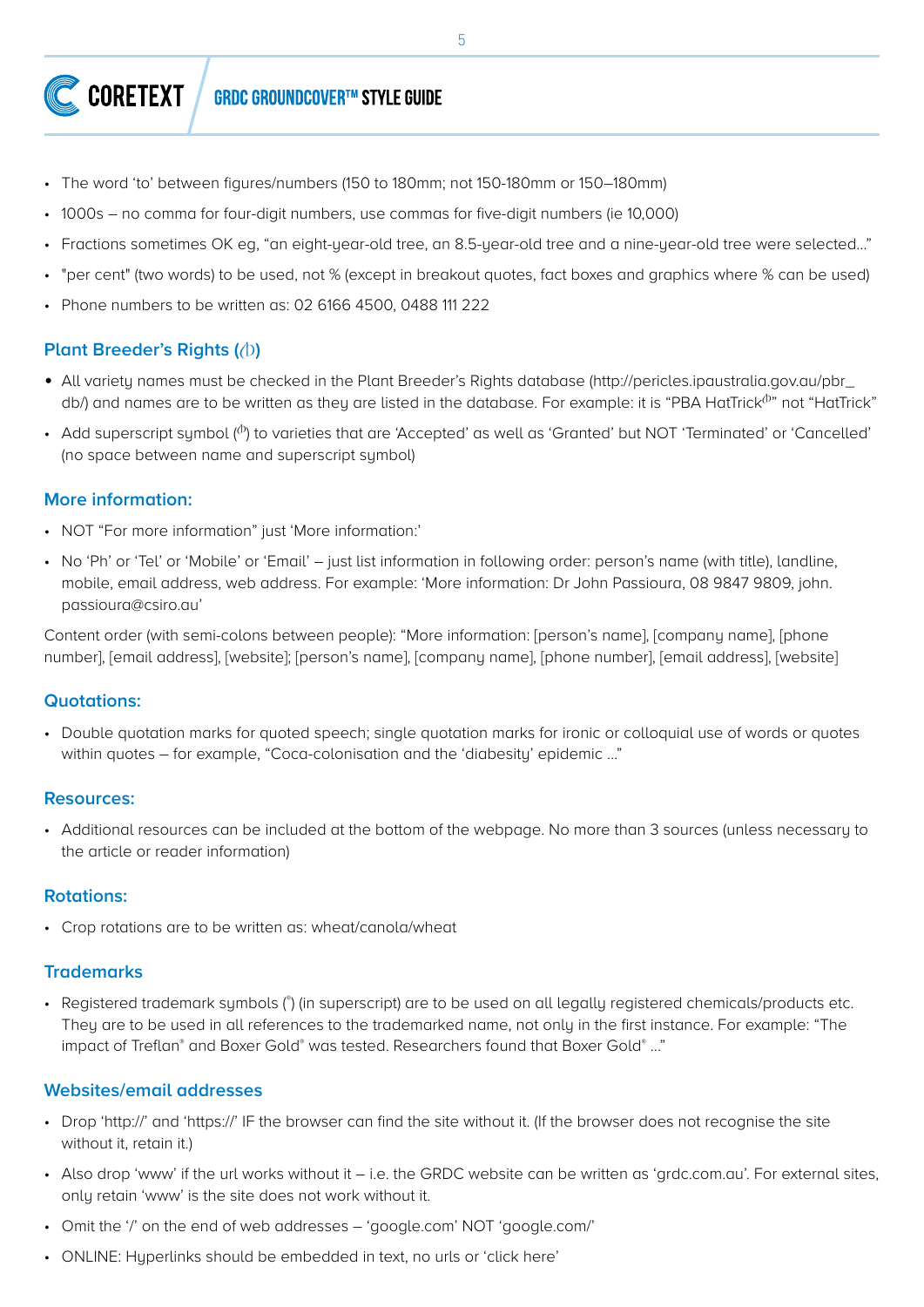

- Okay to link to external sources/sites, as long as it is useful and relevant to the story
- PRINT: In sentences, web addresses are best placed in brackets "… at the FWPA website (fwpa.com.au)" is better than "go to the FWPA website at fwpa.org.au"
- Email addresses are always all lower case; capital letters are superfluous

## FORMATTING

### **'GRDC Code' & 'More information:'**

GRDC Code DAV00062 No colon

GRDC Codes DAV00062, DAQ00049 Multiple codes, no 'and'

More information: Dr Joan Smith, 03 5333 1111, joan.smith@dpi.vic.gov.au

- "Key points" box no colon after "Key points" heading; each point starts with a capital letter, no full stop or semi colon at the end
- "Continued: Page 3" or "Feature: Page 8" or "Seaweed production from salt farm dams: Page 25"

#### **Source**

- Source credit to be in sentence case followed by a colon e.g. Source: DPIRD
- Source: 'Name of fact sheet' (2019) GRDC fact sheet

## **GRAPHICS**

• All graphics (diagrams, graphs, tables) must include a title, appropriate axis and legend labels, and a source.

## **Figures and Tables**

- Headings must include proper punctuation, including at end.
- Headings have figure/table in sentence case, followed by a colon, e.g:
	- Figure 1: The operating model of farms.
	- Table 2: Number of pesticides used.

• If there are multiple sections to a graphic they are to be labelled with lowercase letters, ie a), b) etc. In text references are also to be in lowercase, i.e. see Figure 1a.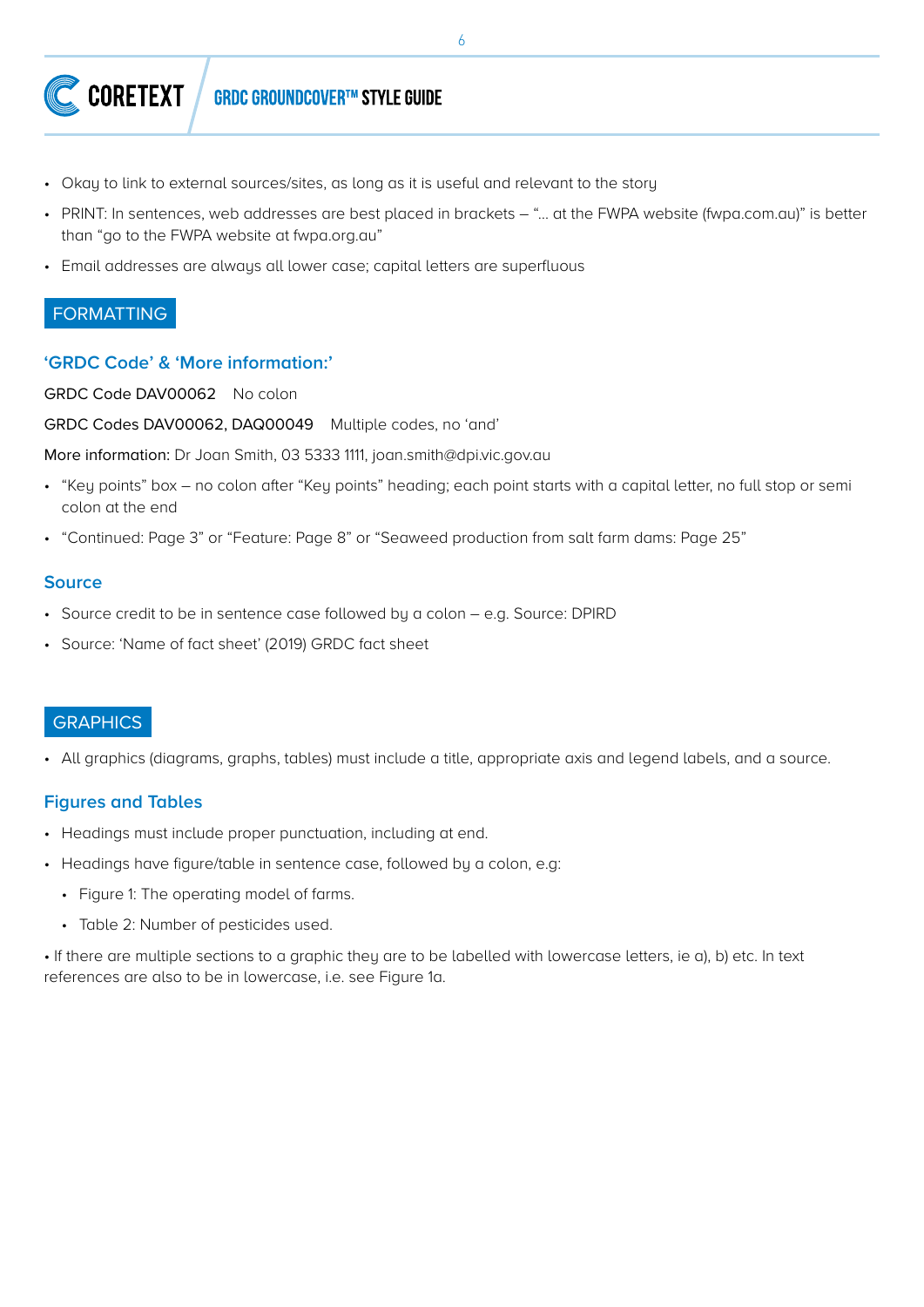

NOTE: please check Australian and state department names at their current websites

**2,4-D** = a herbicide

**21st century**

## A

**adult plant resistance (APR)** – resistance to rust and fungal diseases **adviser** – not advisor **agribusiness** – one word **agrichemical agroforestry** – one word **airseeder** – one word **albus lupins alfalfa mosaic virus** – no capitals **alpha-linolenic acid** – an omega-3 fatty acid (note hyphen) **alsike** – not capitalised **Agricultural Production Systems sIMulator (APSIM)** – a model to simulate biophysical processes in agricultural sustems, particularly as it relates to the economic and ecological outcomes of management practices in the face of climate risk

**Arabidopsis** – italicised

**arrowleaf clover** – not capitalised

**Ascochyta** – capitalised (although if it's Ascochyta blight, don't capitalise blight)

#### **atrazine**

**Australian Hard (AH) Australian Premium White (APW) Australian Prime Hard (APH) Australian Standard White (ASW) Australian Standard White Noodle (ASWN) Australian Premium Durum (APDR) Australian Premium White (APW) Australian Standard Wheat (ASW)**

**Australian Standards** – e.g AS2628-2010 (no space)

**autosteer** – one word **avirulent** = no longer virulent **awnless barnyard grass (ABG)**

## B

**Bacillus thuringiensis (Bt) backplain** – one word **bacterial blight** – not capitalised **Bahia grass balansa clover** – no capitals **balaustium mite** – not capped **barley yellow dwarf virus** – not capitalised **barnyard grass bean leaf roll virus** – no caps; BLRV **beat sheet** – two words **benchmarked, benchmarking benefiting, benefited** – NOT benefitting, benefitted **beta-glucan** – as in "high beta-glucan levels in oats and barley" **biannual** – not huphenated **biocontrol** – one word **biodiesel bioeconomy bioenergy biofactory, biofactories biofuels** – not hyphenated **biomass biosecurity** – not hyphenated **Bipolaris** = common root rot **biserrula** – not capitalised **black-earth** [soils] **blackleg** [infection] – not capitalised **BlacklegCM app** – a tool to help growers with blackleg disease management **blue-green aphid** – hyphenated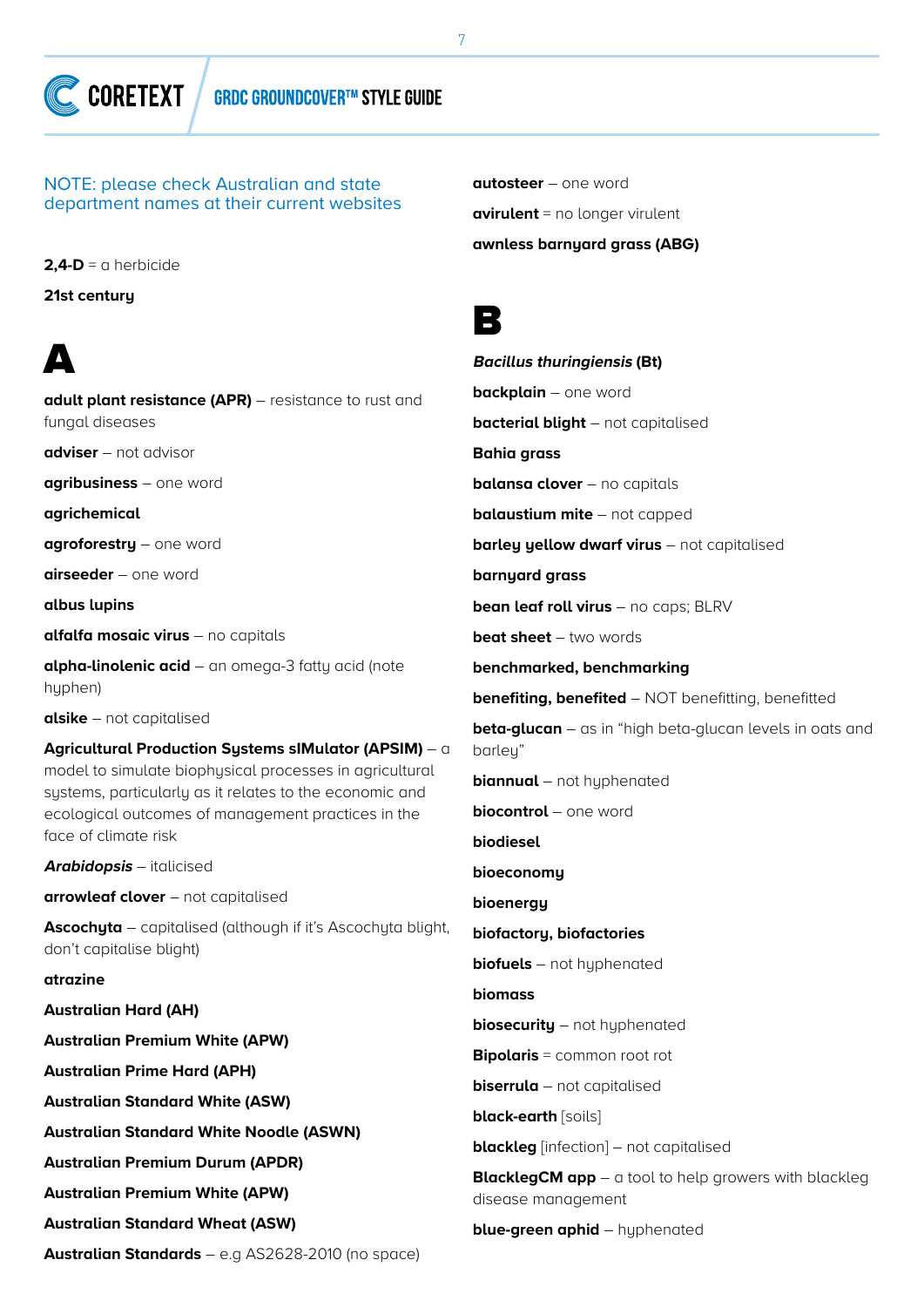#### **blue oat mites**

**black spot** – two words

**Blumeria graminis hordei (Bgh)** – the pathogen that causes barley powdery mildew

**Bobwhite** – a wheat cultivar; not grown commercially but used in GM work in Australia and overseas; one word, no PBR

**boomspray** – one word

**Botrutis grey mould (BGM)** – capital B

**box seat**

**break crop** – noun, not hyphenated

**broadacre** – one word

**broadleaf** [weeds] – one word

**brome grass**

**bryobia mite** – not capped

**budworm** [caterpillar]

**burgundy bean** = a pasture legume

**Business Activity Statement (BAS)**

**butterfly pea** = a pasture legume

## C

**Caatinga stylo** = a pasture legume; cap 'C' as Caatinga is a tupe of vegetation and an eco-region in Brazil

**calcareous**

**caltrop** – a weed, not capitalised

**carbon dioxide** – write out at first mention, thereafter CO<sub>2</sub>

**carbon dioxide equivalent** = CO<sub>2</sub>-e

**carryover** – as in "to increase their yield and reduce risks of carryover that may affect subsequent crops"

#### **cashflow**

**Central Queensland (CQ)** – capped

**CENTURIES** – write as 20th century, 21st century etc, not 'twentieth', not 'Century'

**cereal cyst nematode (CCN)**

**cereal yellow dwarf virus (CYDV)** – not capitalised

**Cercospora leaf spot** – capital 'C' (Cerecospora is a genus)

**Cesar Australia** – now Cesar Australia (used to be **cesar**, a company that used to be called CESAR Consultants http://cesaraustralia.com/)

**chair** – is preferred to "chairman" or "chairperson"

**chaser bin** – two words

**chemigation** – the application of herbicides and pesticides via irrigation water

**chickpeas** – (noun) one word, plural, "chickpeas boost soil nitrogen); but chickpea (adjective), "chickpea varieties", "chickpea flour", "chickpea markets"; types include desi and kabuli

**chocolate spot** – not capitalised

**chutes** – when relating to farm machinery, e.g. feeding chutes

**Claymate** – machine developed specifically for clay spreading

**cloud-band** – as in "cloud-band activity"

**cocksfoot** – not capitalised

**coeliac**

#### **co-existence**

**colorectal** (cancer)

**Colwell P** = a test for the amount of phosphorus in a soil

**Colletotrichum crown rot** = crown rot caused by Colletotrichum trifolii

**common root rot** = Bipolaris, Bipolaris sorokiniana

#### **controlled traffic** but **controlled-traffic farming (CTF)**

**cooperation, cooperative** – but co-op in the case of a grower's co-operative

#### **coordination, coordinator**

**corn** – do not use "corn"; in Australia it is maize

**COVID-19** – max caps, hyphen

**Cowpea** = a pasture legume

**CRC** = Cooperative Research Centre; spell out at first reference

**crop topping** – no hyphen

**crossbred** – one word

**crown rot** – a plant disease; there is more than one strain, one is Fusarium pseudograminearum

**CSBP** – an agricultural fertiliser company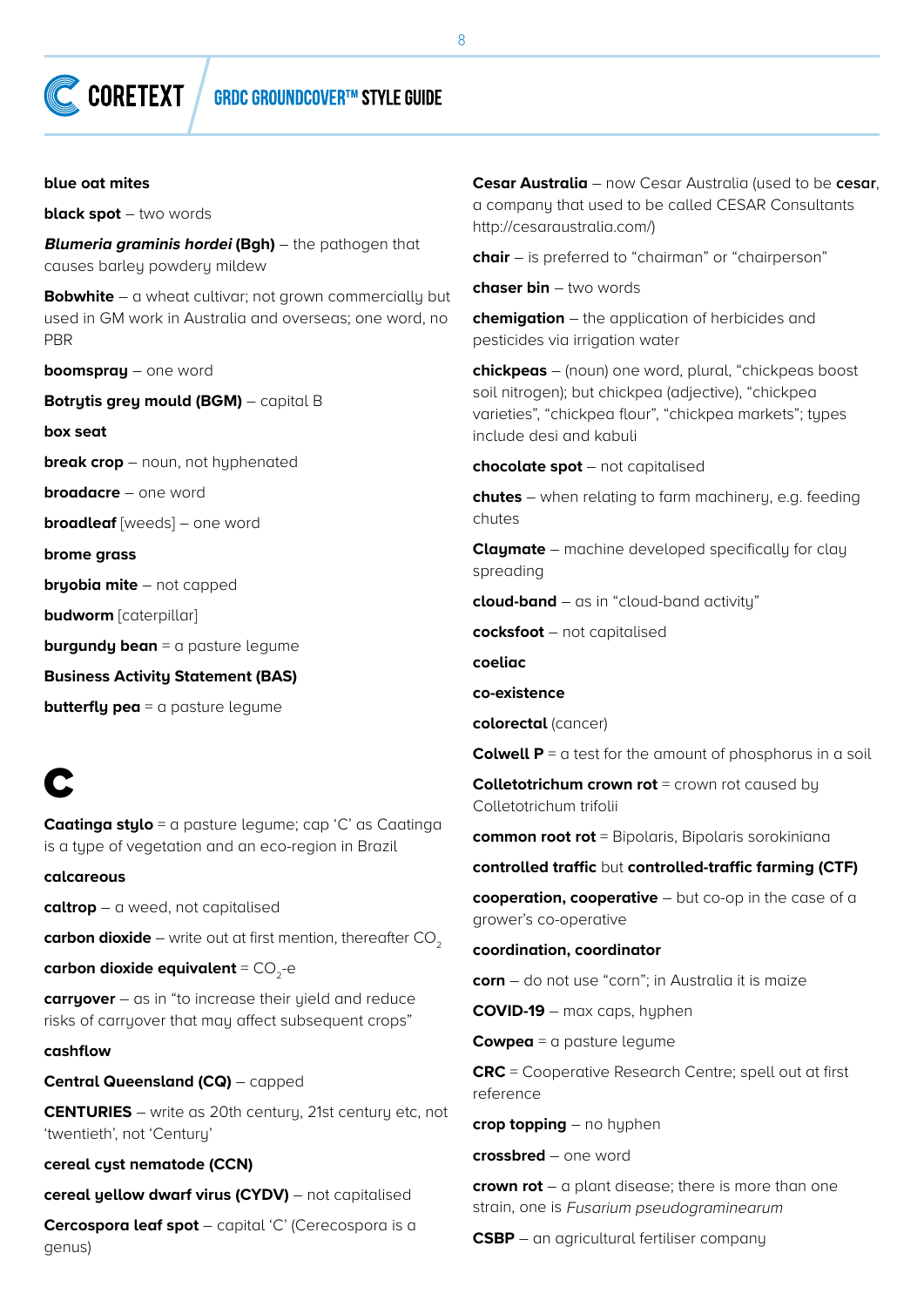

**CTF** = controlled-traffic farming

**cultivar** = variety = a final commercial [plant] product; also, pre-breeding material (early product development) = germplasm and 'breeding or elite lines' = late product development

**cut-off low**

**CWANA** = Central and West Asia and North Africa



**DAA** = days after application

**DAP** = diammonium phosphate, a fertiliser

**DArT®** [technology] – Australian genotyping technology (see www.diversityarrays.com)

**daylength** – one word

**debugging** – one word,

**deep-ripped** – as in "it was deep-ripped to 450mm to ensure there was no residual traffic compaction"; but deep rip, deep ripping, very deep ripping – no hyphens

**Delta T** – cap 'D', no huphen as on BoM website; the difference between the wet and dry bulb temperatures – used to measure the relationship between temperature and humidity

**desi** [chickpeas] – not capped

**desmanthus** = a pasture legume

**diamondback moth** = DBM

**dicamba** = a chlorinated organic herbicide; not capitalised

**dichlorvos** – grain disinfestant chemical

**diclofop-methyl**

#### **direct-drilled**

#### **disc seeder**

**diseases** – first letter of first word capitalised (bacterium – first letter capitalised & in italics)

**DM** = dry matter

**DNA** – OK to use acronum

**Dorper** – capitalised

**double knock** = two controls of the same weed germination (e.g. 'Effective double knock herbicide applications')

#### **dryland**

**dry flowable (DF)**

**dry-matter** [production]

**dual-purpose** – hyphenated when an adjective

**duplex** [soils]

## E

**earthmoving** – one word

**earthworm** – one word

**eastern Europe** – no cap on 'eastern'; [from T*he Economist*'s online style guide:] "Europe's divisions are no longer neatly political, and are now geographically imprecise, so use lower case for central, eastern and western Europe. But North, Central and South America are clearly defined areas, so should be given capitals as should Central, South, East and South-East Asia" ?

**e.g.** – do not use, spell out followed by a comma

**electromagnetic imaging (EMI)** [surveys] – preferred to just "EM surveys"

**ellipsis** – space followed by … followed by space

**El Niño, La Niña** – with accent on 'n'

**emulsifiable concentrates (EC)**

**end point royalty (EPR)**, end point royalties (EPRs)

**endosymbionts (and endosymbiosis)** – bacteria that live within the cells of other organisms in a symbiotic relationship

**end-uses** – hyphenated

**ENSO** = El Niño–Southern Oscillation

**etc** – do not use, replace with "for example" or "and so on"

#### **evapotranspiration**

**eyespot** – not capitalised

## F

faba bean polerovirus 1 (FBPV-1) – distributed by cowpea aphids NOT green peach aphids

**fall armyworm (FAW)**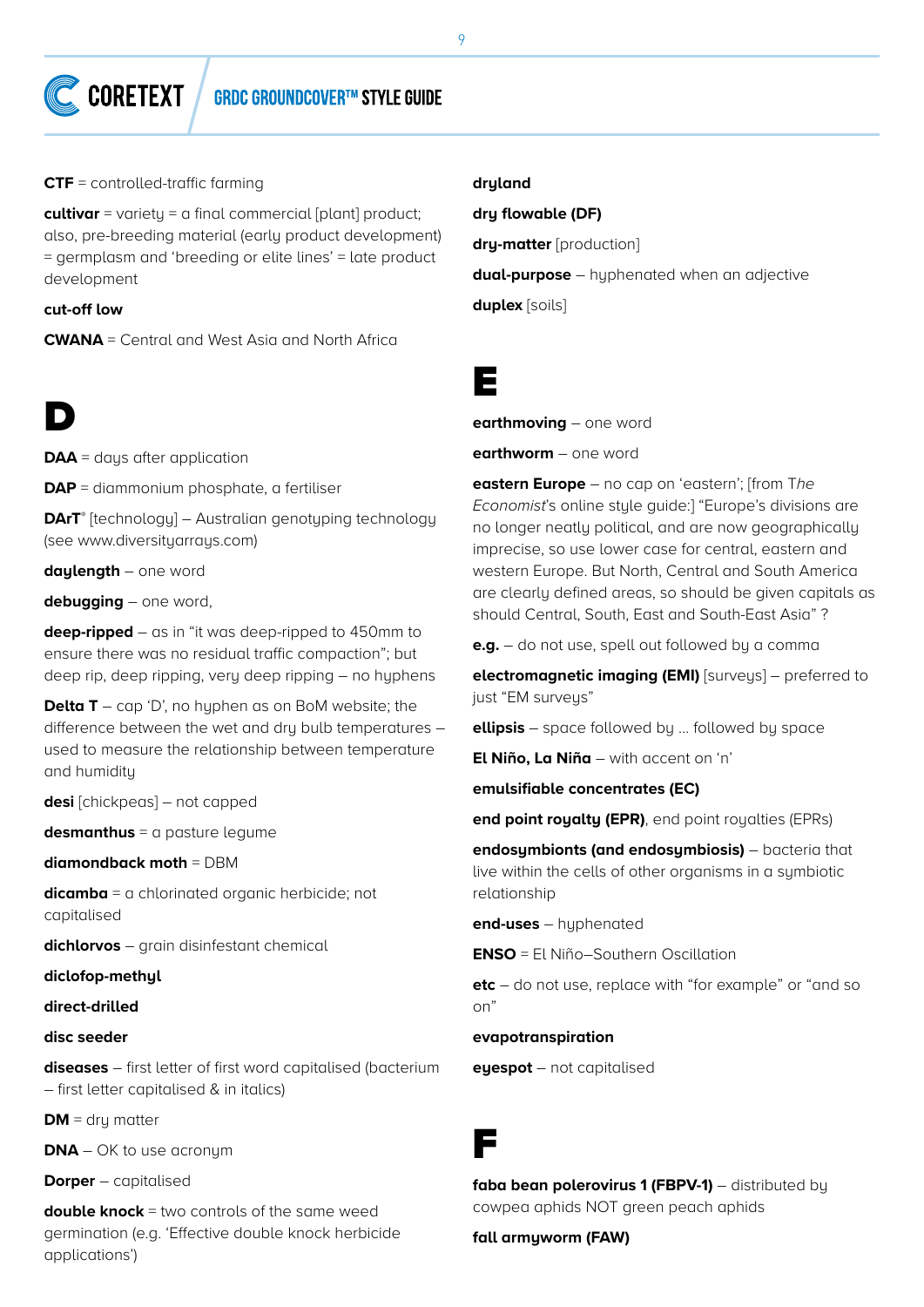#### **Far North Queensland**

**farmgate** – one word

**feathertop Rhodes grass** = FTR

**Federation Drought** – 1895 to 1902

**feedgap** = one word

**feedgrains** – one word and plural (like grains)

**feedlot** – but NOT "feed lotter", use "lot feeder"

#### **fenceline**

**fenitrothion** – a broad spectrum organophosphorus insecticide widely used in the eastern states of Australia as a stored grain protectant

**fertigation** – the application of fertiliser nutrients via the irrigation water

**fescue** – not capitalised

**field peas** – not fieldpeas or field pea

**field-tests, field-testing**

**fields** – DO NOT use; Australia has paddocks

**Flag leaf**

**flat grain beetle**

**flat-fan nozzle**

**flaxleaf fleabane**

**flowchart** – one word

**fluquinconazole** – a fungicide

**focusing, focused** – NOT focussing, focussed

**foregoing**

**four-wheel drive** – only four-wheel hyphenated

**FTR** = feathertop Rhodes grass

**fuelled** – not fueled

**funnelled**

**Fusarium crown rot** – capitalised, not italicised

**Fusarium head blight** – capital 'F'

## G

**gai (or GAI)** = green area index **gas-tight-sealed silos Gatton panic**

#### **genebank**

**GENUS** – italicised eg, 'There are more than 1000 species of Acacia. One of the best known is Acacia baileyana.' Also Eucalyptus. Family eg, Myrtaceae is not italicised. (See gov Style Manual p130)

**gland clover** – not capitalised

**glasshouse** – one word

#### **glume blotch**

#### **glycaemic index (GI)**

**GM** – OK to use without first using 'genetically modified' (Jan-Feb09)

**GPS** = global positioning system(s)

**grainbelt** – one word

**grain fill** – 2 words

**grain-filling phase** – hyphenated

**grain growers** – two words

**grain growing** – two words

**grain legume** – don't use, the preferred term is 'pulse'

**grains industry** – not grain industry

**green bridge**

**Green Revolution** – OK without single quotation marks

**GRDC Panels** – Southern Panel, Nothern Panel, Western Panel; BUT northern region, southern region, western region

**GRDC Update** – with capital "U"

**ground cover** – two words

**groundwater** = one word

**ground-truthed, ground-truthing** – hyphenated

**Grower Networks** – (formerly Regional Cropping Solution Group [RCSN])

**Group A** [herbicide] – similarly Group B, C, D, I, M, N etc; but "herbicide groups A, B and N"

**GS** = growth stage; no space between initials and number, for example, GS30

**GSR** = growing-season rainfall

**guar** [beans] – also guar gum; not capped

*Gupta, Dr Vadakattu* – surname is Gupta as per email from Dr Gupta 20/01/16: "Dr Vadakattu Gupta is the preferred."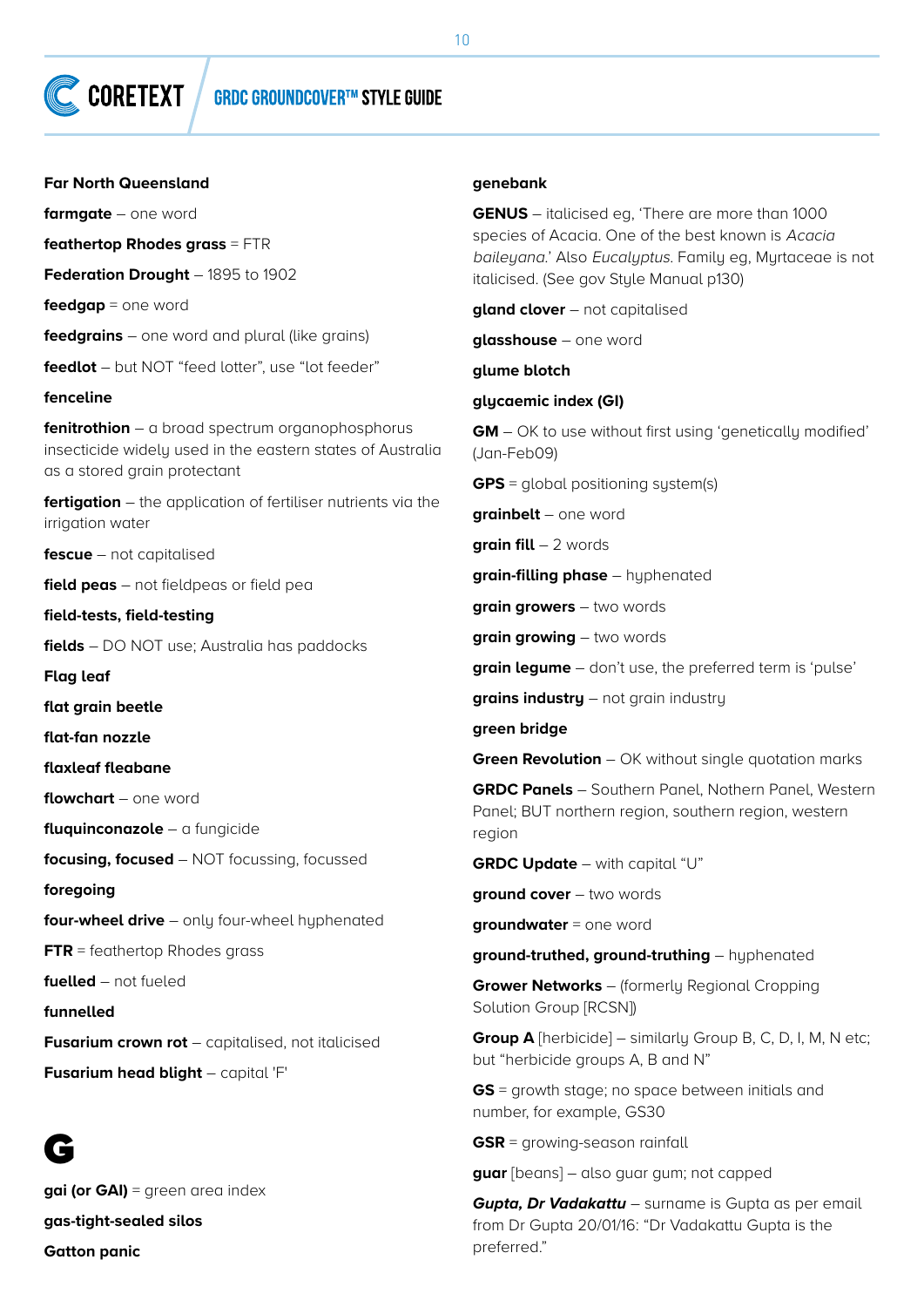**GxE** – gene-by-environment, or gene–environment interaction

## H

**hardpan** – one word

**hard-seeded** – also hard-seededness, soft-seeded

**hay-freezing** – a weed control strategy

**hay off** – correct

**hectares** – ha, after it has been spelt out in the first usage

**Helicoverpa** – capital 'h', italics

**Heliripper** (also Helirip, Heliripped, Heliripping) – no hyphens, capitals H

**heliothis grubs** – or just heliothis (corn earworm)

**Hereford** [steers]

**hessian fly**

**high input levels** – rather than high-input levels or high input-levels

**high oleic acid** – comes up in relation to canola, sunflowers

**High Plains virus**

**high-rainfall zone** = HRZ

**holistic** – not wholistic

**homemade** – one word

**hydrophilic-lipophilic balance**

**hyper-yielding crop** – unless it's the specific GRDC project 'Hyper-Yielding Crops project'

I **i.e.** – spell out: that is **in-crop Indian hedge mustard** – capital 'I' **Indian Ocean Dipole (IOD) infrared** – not hyphenated **intercropping** – one word **integrated pest management (IPM)** **inter-relate** – huphenate **in vitro, in vivo** – in italics

J

**juncea canola** – written like this, really called Brassica juncea similarly B. napus

## K

#### **kabuli chickpeas**

**Karnal bunt** – capital 'K'; was named after Karnal, the district in the Indian state of Haryana where it was first reported in 1931

**Katambora Rhodes grass** = a tropical grass

**khapra beetle** – no capital 'K'

**Kiev Mutant** – a variety of albus lupin

**km** – after it has been spelt out in the first usage; not kms

**km/h** – not kmh

**knife-point** – a no-till method

**knife-rolling**

**knockdown** = one word

## L

**lablab** = a pasture legume

landrace

**leaf rust** – not capitalised

**lesser grain borer** – Rhyzopertha dominica

**ley farming** [sustems] = the growing of grass or legumes in rotation with other crops as part of a soil conservation program (Macquarie)

**LiDAR** = light detection and ranging

**life cucle** – two words

**lot feeder** – rather than "feedlotter"; Australian Lot Feeders' Association

**lotonis** – a subtropical legume; not capitalised

**LRZ** = low-rainfall zone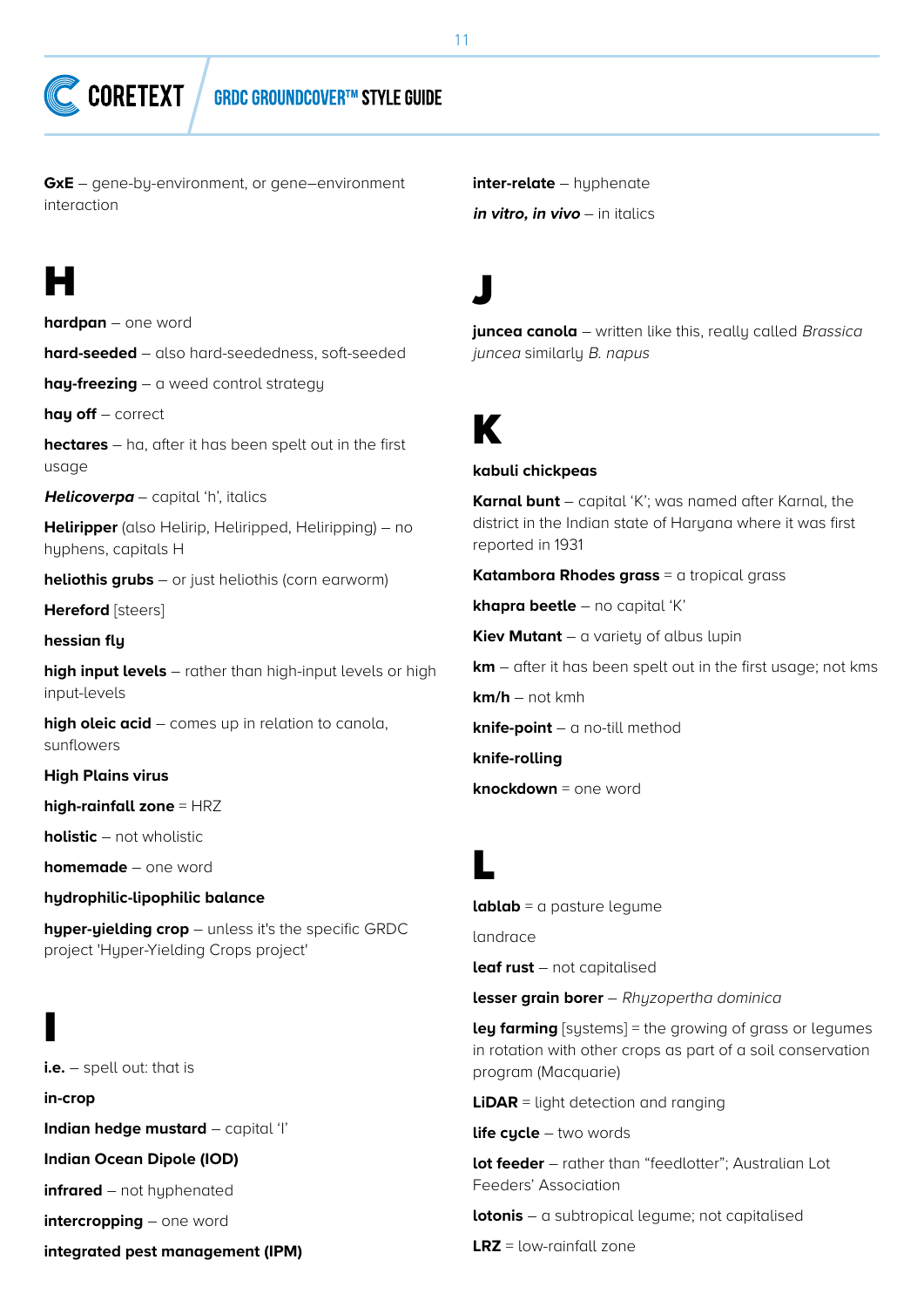**GRDC GROUNDCOVER™ STYLE GUIDE** 

## M

**maize** – not corn (US)

**CORETEXT** 

**the Mallee MAP** = monoammonium phosphate, a fertiliser

**marker-assisted selection**

**marketplace**

**marrowfat peas**

[a] **master's degree, Master of Arts Degree**

**medic(s)** – also strand medic(s), barrel medic, burr medic, sphere medic

**Mediterranean** – capitalised, as in "biserrula is native to the Mediterranean areas of Europe"

**megawatt** = MW

**Merino** – capitalised

**metabolisable** [energy]

**methyl bromide**

**metribuzin**

**micro-arrays**

**microelement**

**micronutrient**

**microorganisms** = one word

**mid-infrared (MIR)** – also near infrared (NIR)

#### **midsummer**

**mL** – for millilitres; preferred by the Macquarie dictionary and clearer than ml

**MOA** = [herbicide] mode of action

### **molarity of ethanol droplet (MED) test**

[a] **money-maker**

**monoammonium phosphate** = MAP

**moratoria** – not moratoriums

**mother bin** – 2 words

**mouldboard plough** – 'inverts' the soil (20 to 25cm), burying weeds

**mungbean** – one word

**MUP** = minor use project [chemicals]

**muriate of potash (MOP)**



#### **nanoparticles**

**napus canola** – written like this, really called Brassica napus

**nationwide**

**National Variety Trials (NVT)**

**near infrared (NIR)** – also mid-infrared (MIR)

**near infrared spectroscopy (NIRS)**

**net form of net blotch** – not capitalised

**night-time**

**nitrogen** – spell out, do not use N in sentences but OK to use 'N/ha'; same with other elements

**Nodorum blotch** – capital 'N'

**non-wetting** (as in non-wetting soils/sands)

**normalised difference vegetation index (NDVI)**

**north Africa**

**North American Millers' Association (NAMA)** – namamillers.org

**north-east** – hyphenated

**north-west** – hyphenated

**Northern Mallee** – both capped

**no one** – two words

**no-till** – hyphenated; refers to a system of farming

**Nuffield Australia Farming Scholarships**, Nuffield Scholarships – but Nuffield scholars

**NTSR** = no-till with stubble retention

**NVT** = National Varietu Trials

**NVT Online** – the name of the NVT website (www. nvtonline.com.au)

## O

**oaten hay** – but oaten-hay straw **off-farm offshore omega-3** [fatty acid]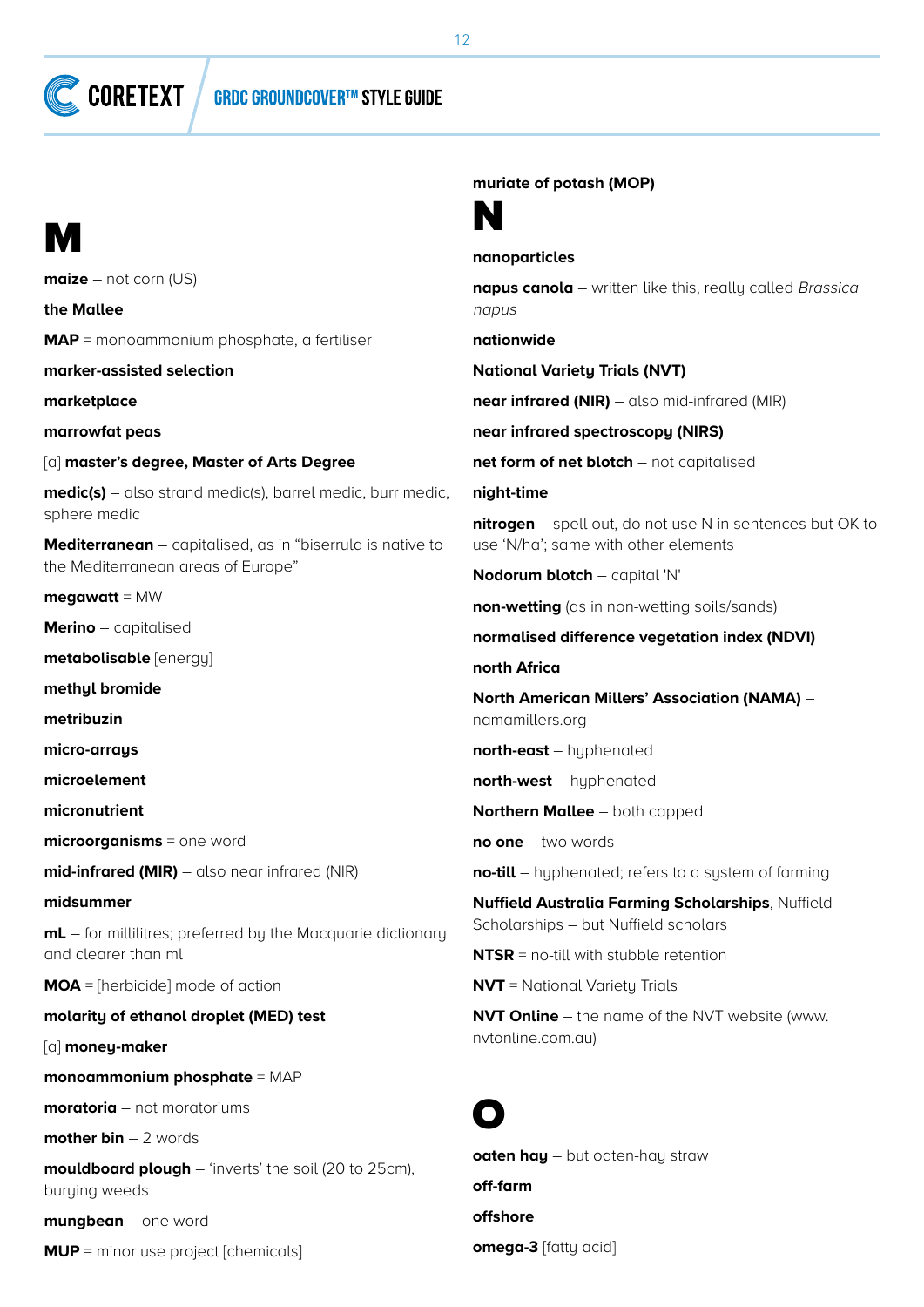#### **on-farm**

**orobanche** – a parasitic weed; not orobanchi

**outperform** – one word

**overwinter**

## P

**paddocks** – NOT fields

**PANELS (GRDC)** – Southern Panel, Northern Panel, Western Panel; BUT northern region, southern region, western region

**paraquat** – a toxic chemical that is widely used as an herbicide, primarily for weed and grass control; lower case 'p'

**pasture legume** – as opposed to grain legume (but use 'pulse' instead of grain legume)

**PAWC** = plant-available water capacity

[real-time] **PCR** = polymerase chain reaction

**per cent** – two words

**PEM** = Pantoea, Exiguobacterium and Microbacterium bacteria

**PGR** = plant growth regulator

**phalaris** – perennial autumn/winter/spring growing suited to dryland and irrigated grazing; also used for hay and silage; not capitalised

**phasey bean mild yellows virus (PBMYV)** – not capitalised; previously misidentified as BWYV

**phosphine** – a grain fumigant

**phosphorus** – NOT phosphorous

**Phytophthora root rot** – capital 'P'; = root rot caused by Phytophthora medicaginis

**plant-available water capacity** = PAWC

**plant-back** – hyphenated

**Plant Breeder's Rights** – website = http://pericles. ipaustralia.gov.au/pbr\_db/

#### **Pleiochaeta root rot**

**plough** – not plow (US)

**Poll Dorset** – capitalised

**polymerase chain reaction (PCR)**

**postdoctoral**

**post-emergent**

**post-harvest**

**potassium (K)**

**Pratylenchus** – a plant disease, root lesion nematode; Pratylenchus neglectus and Pratylenchus thornei

**pre-breeder, pre-breeding** – keep hyphen for easier reading

**precision-farming** [techniques]

**pre-determined** – hyphenated

**PREDICTA® B**

**pre-emergent**

**preventive** – not 'preventative'

**program** – not programme (unless that's the formal name of something, for example, the UN's World Food Programme)

**PROPERTY NAMES** – place in inverted commas eg, "The rotation on 'Northwood' is usually…"

**Pseudomonas** – a type of bacteria (kills the root-rotting fungus take-all)

**pug, pugged, pugging** – to compact soil by trampling it down, usually during very wet conditions.

**pulses** – use rather than 'grain legume'

**Pythium** – capitalised, no italics



**Queen's Birthday Honours**

R

**R&D** – closed up

**rain-fed**

**rainwater** – one word

**RD&E** = research, development and extension

**ReadRite®** – diagnostic test developed by the Value-Added Wheat CRC

**re-bale, re-baling**

**record-keeping** – as in "improved record-keeping on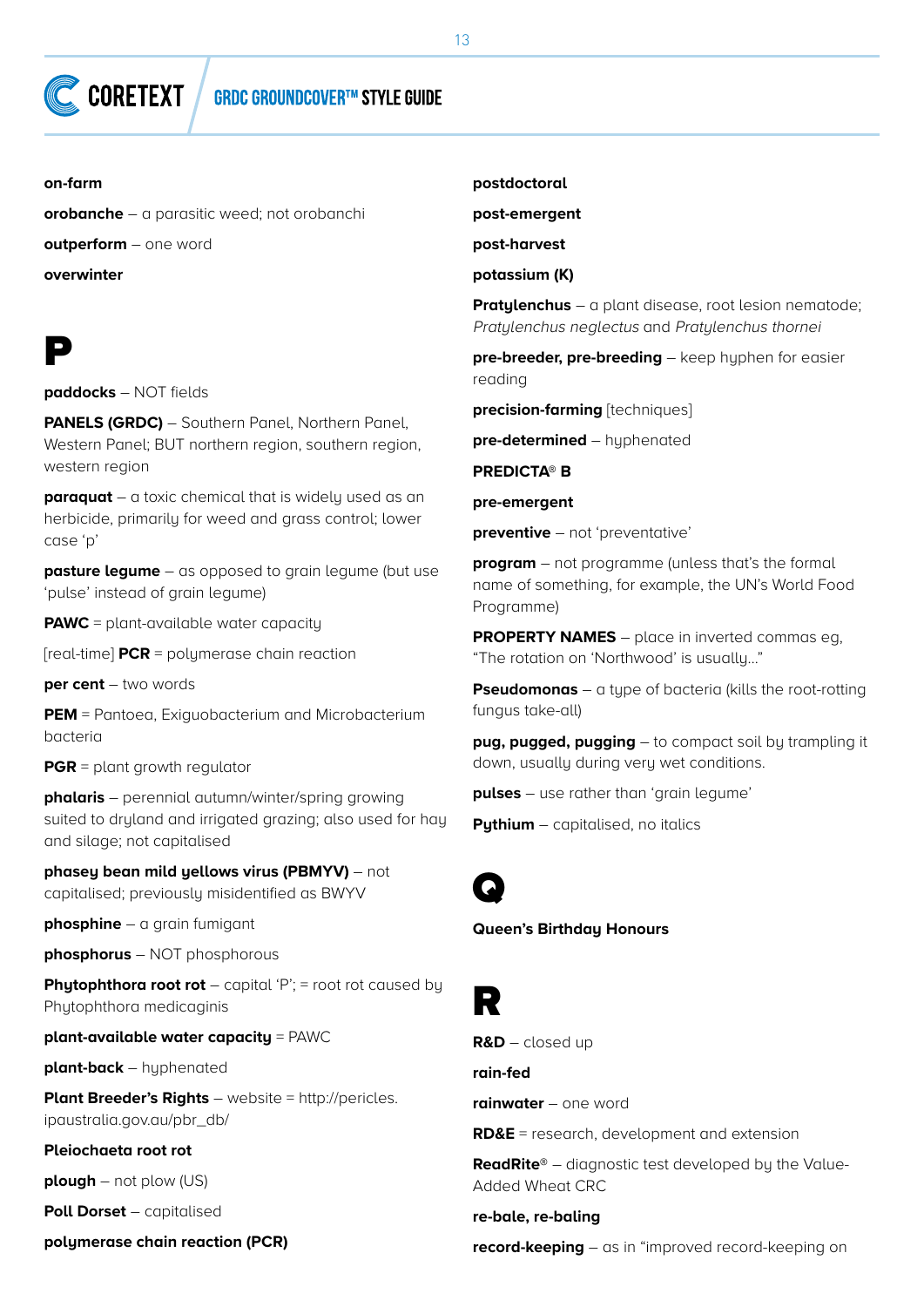weather …"

**redlegged earth mites** = RLEM

**redlegged mites**

**REGIONS, cropping** – not capped: southern region, northern region, western region; BUT Northern Panel, Southern Panel, Western Panel

**REGIONS, Australian** – cap "definite geographical places, regions, areas and countries", says *The Economist*'s online style guide; see separate list of Australian regions, such as the Wimmera, Western District, Mid North Coast etc in stule-guides/• other stule guides & glossaries

#### **regrowth**

**REPORT NAMES** – anything that is published to be in italics; program/project names to be in single quotes

#### **resale**

**resowed/resowing** – one word

**Rhizoctonia root rot** – first word not italicised but capitalised; also called Rhizoctonia; also Rhizoctonia solani AG8

**Ribbon seeder** – a tupe of planter, commercial; not hyphenated, capital 'R'

**rice weevil** – Sitophilus oryzae

**road-test**

**root lesion nematode** = RLN, Pratylenchus spp.

**ROTATIONS** – ideally written "wheat/chickpea" or "wheat/wheat/chickpea" (rather than wheat-chickpea)

Roundup® – add the registered trademark symbol; glyphosate, Group M herbicide

**Russian wheat aphid**

**rust-red flour beetle** – Tribolium castaneum

**ryegrass** – one word

**run-off** – hyphenated

## S

**saia (oats)** – lower case

**saltbush** – one word; types include Rivermore and Old Man (note caps)

**sandplain** [country]

#### **saw-toothed grain beetle**

**Sclerotinia stem rot** – capitalised, not italicised

**sea surface temperature** = SST

**seedbank**

**seedbed** – one word

**seed-set**

**Senate inquiry** – not enquiry

**Septoria avenae blotch** – capitalise S

**Septoria leaf blotch** – capital 'S'

**Septoria tritici blotch** – capital 'S'

**serradella** – not capitalised; also serradellas, French serradella and yellow serradella

**SGD** = sheep grazing days

**shelter-belt**

**silvergrass** – not capitalised, one word

**simazine**

**skeleton weed** – not capitalised

**smut** – a disease

**soft-seeded**

**soil-borne** – two words; note 'e' on end of 'born'

**south-east** – hyphenated

**south-west** – hyphenated

**sodicity**

**soluble liquid (SL)** 

**sow thistle** – two words, i.e. common sow thistle

**soybean** (not 'soy')

**SPECIES** – are written eg, Ornithopus sp. – genus in italics followed by sp. or spp. (or sp.) NOT in italics

**Speedtiller®** – machine that penetrates soil at the ideal depth

**spot form of net blotch**– not capitalised

**spray drift** – two words

**spraytopped** – "the pasture is spraytopped for grass seed set control"

state – always lowercase 's'

**state-wide**

**stem nematode** – not capitalised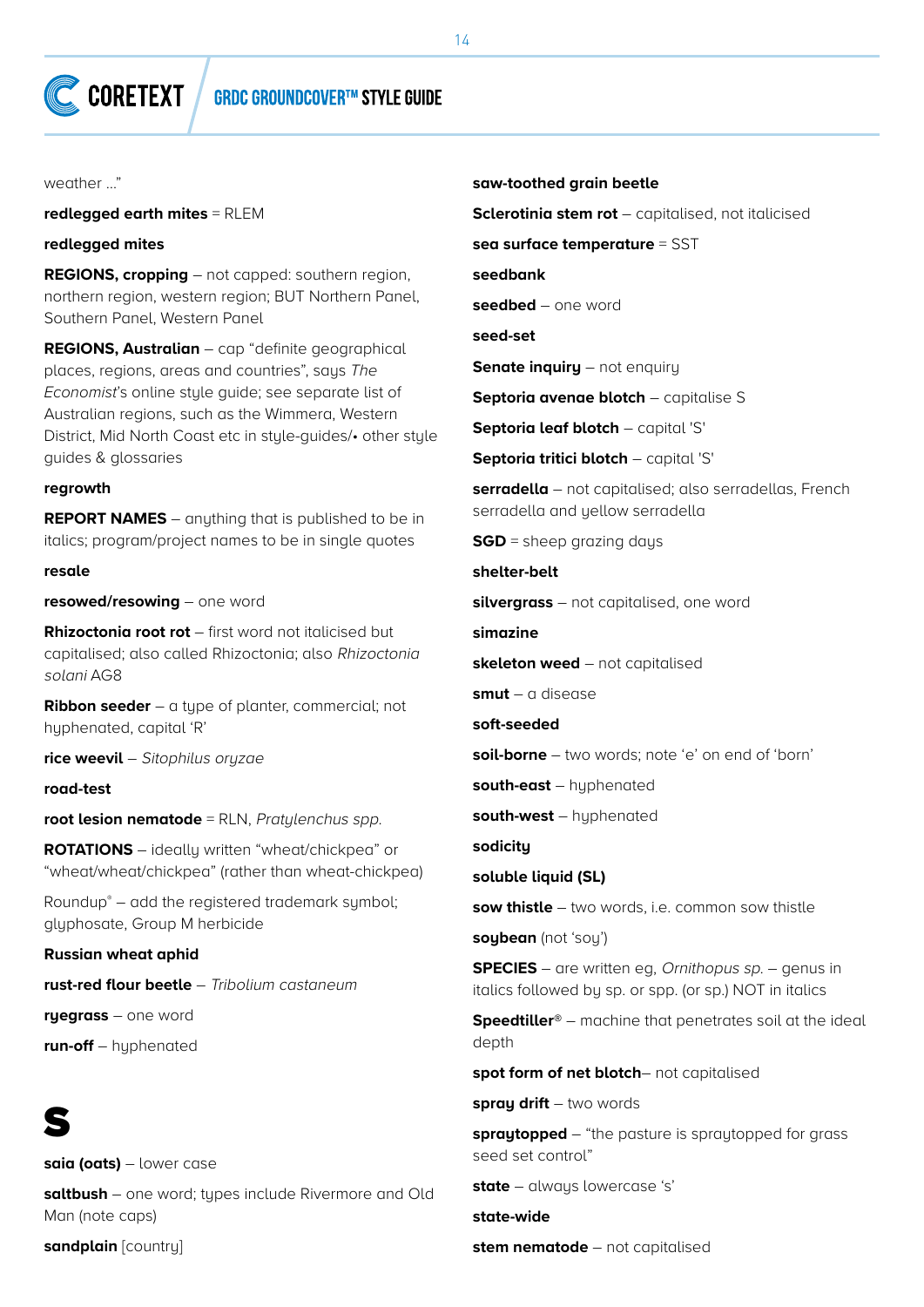## **GRDC GROUNDCOVER™ STYLE GUIDE**

| stem rust - not capitalised                           | program/project names to be in single quotes                                                                 |
|-------------------------------------------------------|--------------------------------------------------------------------------------------------------------------|
| stockfeed - one word                                  | timeframe                                                                                                    |
| stock feeders $-$ two words                           | timeline                                                                                                     |
| stockpile, stockpiled                                 | <b>tine</b> $-$ use tyne instead                                                                             |
| stone roller - two words                              | tonnes per hectare when first mentioned; thereafter t/ha                                                     |
| strawberry clover - not capitalised                   | top-dressing                                                                                                 |
| <b>stripe rust</b> $-$ not capitalised                | topsoil - one word                                                                                           |
| subclover - one word                                  | total plant, machinery and labour (TPML)                                                                     |
| subsoil - one word                                    | tradeability - with an 'e'                                                                                   |
| subspecies - one word                                 | $training - one word$                                                                                        |
| subsurface                                            | <b>trash</b> - 'crop residue' is preferred                                                                   |
| subterranean clover - not capitalised                 | trialled                                                                                                     |
| subtropical - one word                                | <b>tri-allate</b> – rather than triallate                                                                    |
| sugarcane - one word                                  | <b>triazine</b> $-$ as in triazine-tolerant (TT) canola                                                      |
| sulfonylurea - a type of herbicide; abbreviated as SU | trifluralin - is a benzene derivative, a microtubule-<br>disrupting pre-emergence herbicide; not capitalised |
| <b>sulfur</b> $-$ NOT sulphur                         |                                                                                                              |
| sulla - not capitalised; a herbaceous perennial       | triticale                                                                                                    |
| <b>Sunn pest</b> $-$ capped                           | turnip yellows virus (TuYV) – not capitalised                                                                |
| supersede                                             | $type$ - rather than 'tine'                                                                                  |
| suspension concentrates (SC)                          |                                                                                                              |

**swathe** – with an 'e'

**Swan oats**

## T

**take-all** – (a plant disease) not capitalised; there are several strains

**taproot** – one word

**Tarvine** – type of weed. One word

**tempeh** – the fermented soybean product; not tempe

**think tank** – two words

**TILLAGE:** no-till is always hyphenated; zero till is only hyphenated when followed by a noun;

#### **tillers, tillering**

## **timeline**

**TITLES** – anything that is published to be in italics;

**U** 

**UAN (urea ammonium nitrate)** = a popular fertiliser on the sandy soils of WA

**Udon** (noodle) (noodle wheat)

**Ug99** – a highly virulent isolate of wheat stem rust, no italics

[the] **UK** – not "the United Kingdom" or U.K.

**unclayed** (as in unclayed soils)

**underway**

#### **unmanned aerial vehicle (UAV)**

**unripped** – no hyphen

**untrafficable** – one word, no hyphen

**Updates** [GRDC] – keep cap to avoid confusion with verb, for example, "Growers and advisers at the Update…"

[the] **US** – not "United States", or U.S. or USA